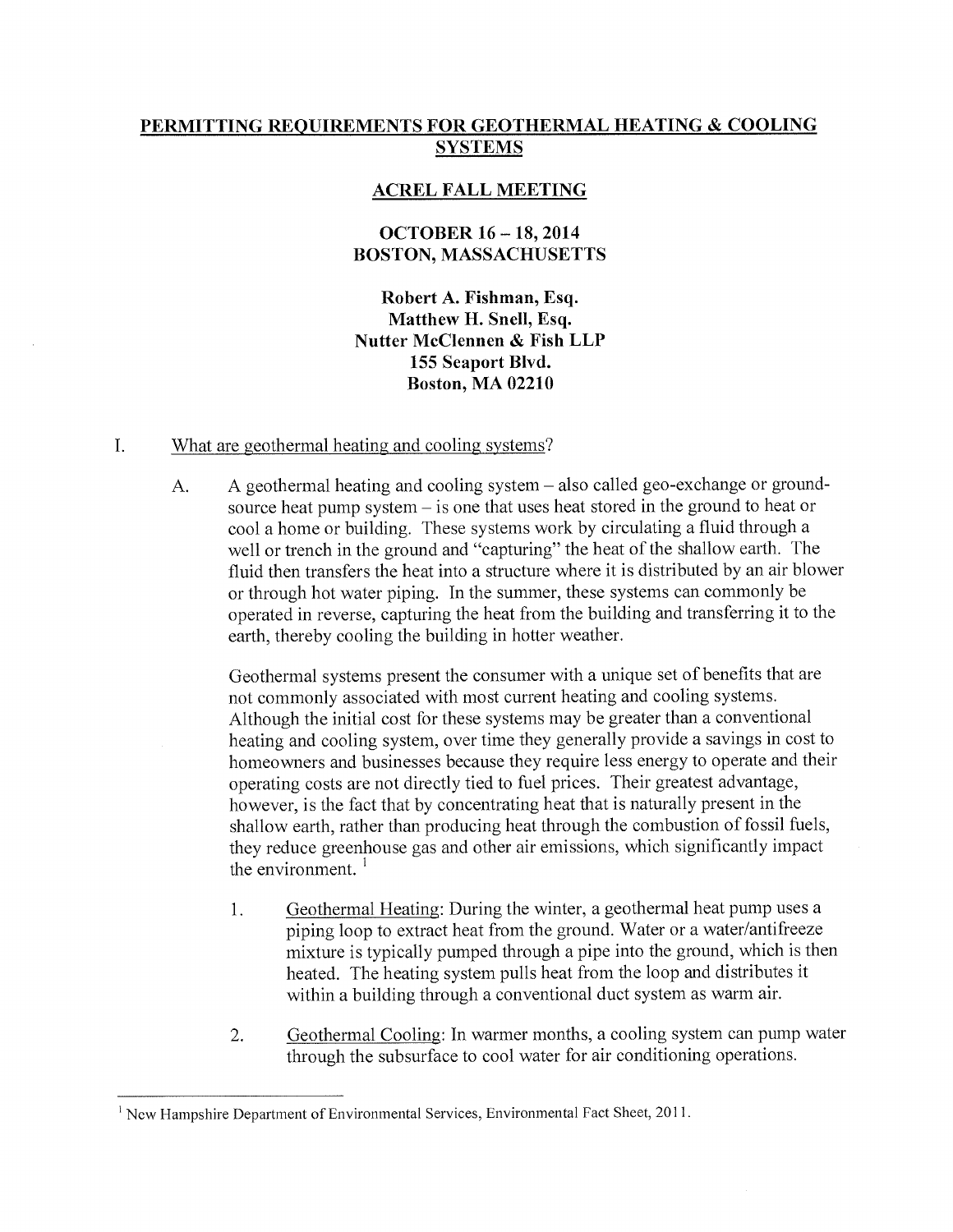Instead of extracting heat from the ground, heat is extracted from the air in a building and either moved back into the loop or used to preheat the water in a hot water tank.

- B. Types of Systems
	- 1. Open Loop: An open loop system withdraws water from the subsurface and discharges the same water back into the ground after it has been circulated through the heating/cooling system.
	- 2. Closed Loop: In a closed loop system, water is not discharged from the system. Rather, water is pumped into the subsurface to be heated or cooled, passed through the heating/cooling system, and then re-circulated within the system. No water is withdrawn or discharged from the subsurface in a closed loop system.

#### $II.$ Federal Permitting Requirements.

- A. EPA classifies a variety of injection wells at 40 CFR Part 144.
- B. Geothermal wells are regulated by EPA under the Safe Drinking Water Act, Underground Injection Control ("UIC") Program. Open loop geothermal wells are typically considered Class V wells pursuant to 40 CFR 144.6 and 144.81.
- C. Federal Primacy In states where authority is not delegated to the state UIC program (See 40 CFR 144.1(d)), 40 CFR 144.31 requires a permit from EPA for an underground injection well classified as a Class V well.
	- 1. States that require an EPA permit (may not be all inclusive and there still may be state specific requirements in some cases) include Alaska, Florida, Kentucky, Indiana, Louisiana, Michigan, Minnesota, Nevada, New York, Pennsylvania, Tennessee, Virginia, District of Columbia.
	- 2. Tribal lands are regulated by EPA.
- D. Applicant must file an application with EPA where EPA has primacy. Materials required include:
	- 1. The activities conducted by the applicant which require it to obtain permits under RCRA, UIC, the National Pollutant Discharge Elimination System (NPDES) program under the Clean Water Act, or the Prevention of Significant Deterioration (PSD) program under the Clean Air Act.
	- 2. A list of up to four SIC codes which best reflect the principal products or services provided by the facility.
	- 3. A statement whether the facility is located on Indian lands.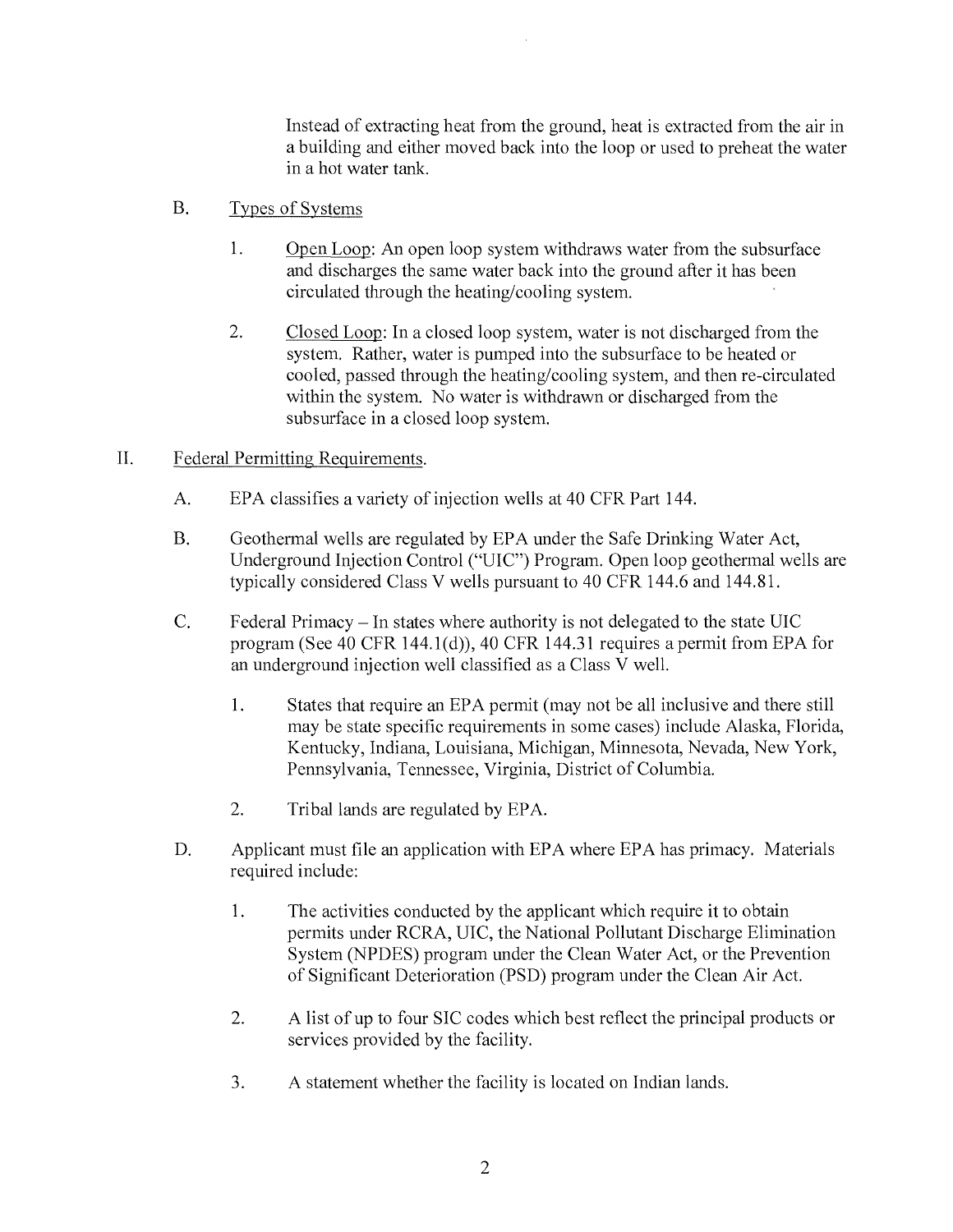- 4. A topographic map (or other map if a topographic map is unavailable) extending one mile beyond the property boundaries of the source depicting the facility and each of its intake and discharge structures; each of its hazardous waste treatment, storage, or disposal facilities; each well where fluids from the facility are injected underground; and those wells, springs, and other surface water bodies, and drinking water wells listed in public records or otherwise known to the applicant within a quarter mile of the facility property boundary.
- 5. A brief description of the nature of the business.
- 6. For EPA-administered programs, the applicant shall identify and submit on a list with the permit application the names and addresses of all owners of record of land within one-quarter mile of the facility boundary. This requirement may be waived by the Regional Administrator where the site is located in a populous area and the Regional Administrator determines that the requirement would be impracticable.
- 7. A plugging and abandonment plan that meets the requirements of 146.10 of the above-referenced chapter and is acceptable to the Director.
- E. Large Scale Geothermal Projects
	- 1. Large scale geothermal projects may require compliance with NEPA or state equivalent.

#### III. State Permitting Requirements.

- A. Practice Pointer The applicant and/or attorney must determine first whether EPA or state has primacy.
- B. Each state is different. Even if EPA has primacy, the state may have separate requirements for who may install wells, licensing of well installers, and requirements for well installation and design.
	- 1. Generally there is a requirement for a permit for open loop systems. Closed loop systems generally require only a registration or notification to the state.
- C. State Survey (examples only and not illustrative of every state)
	- 1. Massachusetts
		- a) Massachusetts Department of Environmental Protection ("DEP"), Drinking Water Program regulates underground injection wells pursuant to 310 CMR 27.00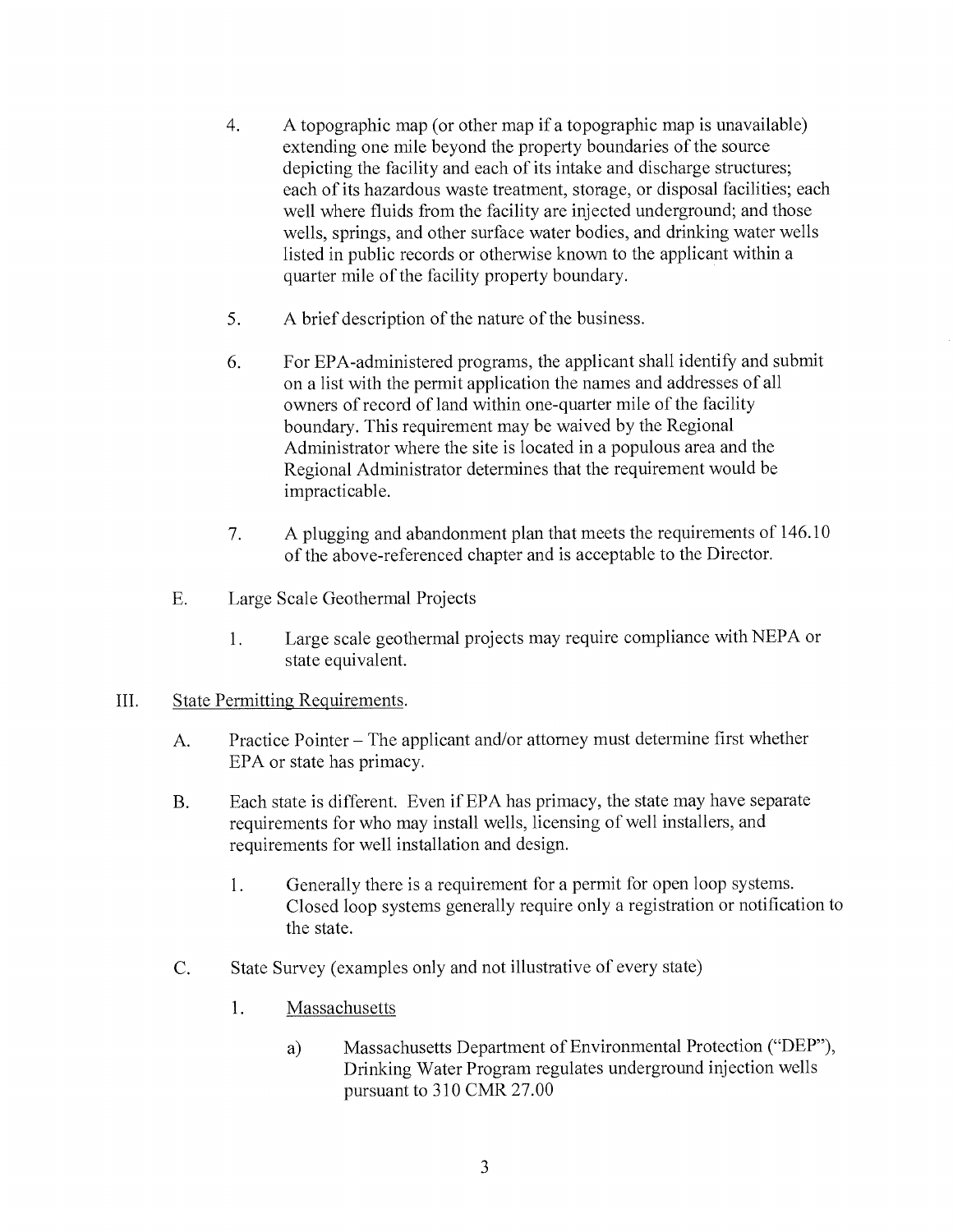- b) The Guidelines for Ground Source Heat Pumps dated December, 2013 issued by the Massachusetts Department of Environmental Protection Bureau of Resource Protection Drinking Water Program provide a simple review of requirements.
- c) Only MA Registered Well Drillers are permitted to construct, alter or decommission geothermal wells in Massachusetts.

## d) Open Loop Systems

- (1) A UIC registration is required for open loop systems where the system reinjects ground water for the purpose of transferring heat to or from the earth and/or to provide potable hot water.
- (2) If the applicant proposes to add any additive to the discharge from an open-loop system, it must file for a Ground Water Discharge Permit (314 CMR 5.00), not a UIC registration. This category does not include cooling of process water (see Other - Non-Contact Cooling Water).
- (3) Open loop systems must sample the aquifer at registration for a variety of constituents and the discharge at startup and 90-120 days after startup.
- (4) If discharge is to a different aquifer, DEP reviews discharge and approval is on a case-by-case basis. The diversion of water to a different aquifer is a significant regulatory concern.
- e) Closed Loop Systems requires a registration pursuant to 310 CMR 27.00.
	- (1) Owner/operator must file a UIC Registration Application for Closed-Loop Ground Source Heat Pump Well.
	- (2) As the system does not actually discharge, process is simplified and merely registers the wells. There may still be local requirements for permitting.
	- (3) There is no fee and registration does not expire.

# 2. New Hampshire

a) Registration is divided into residential and industrial/commercial/institutional.